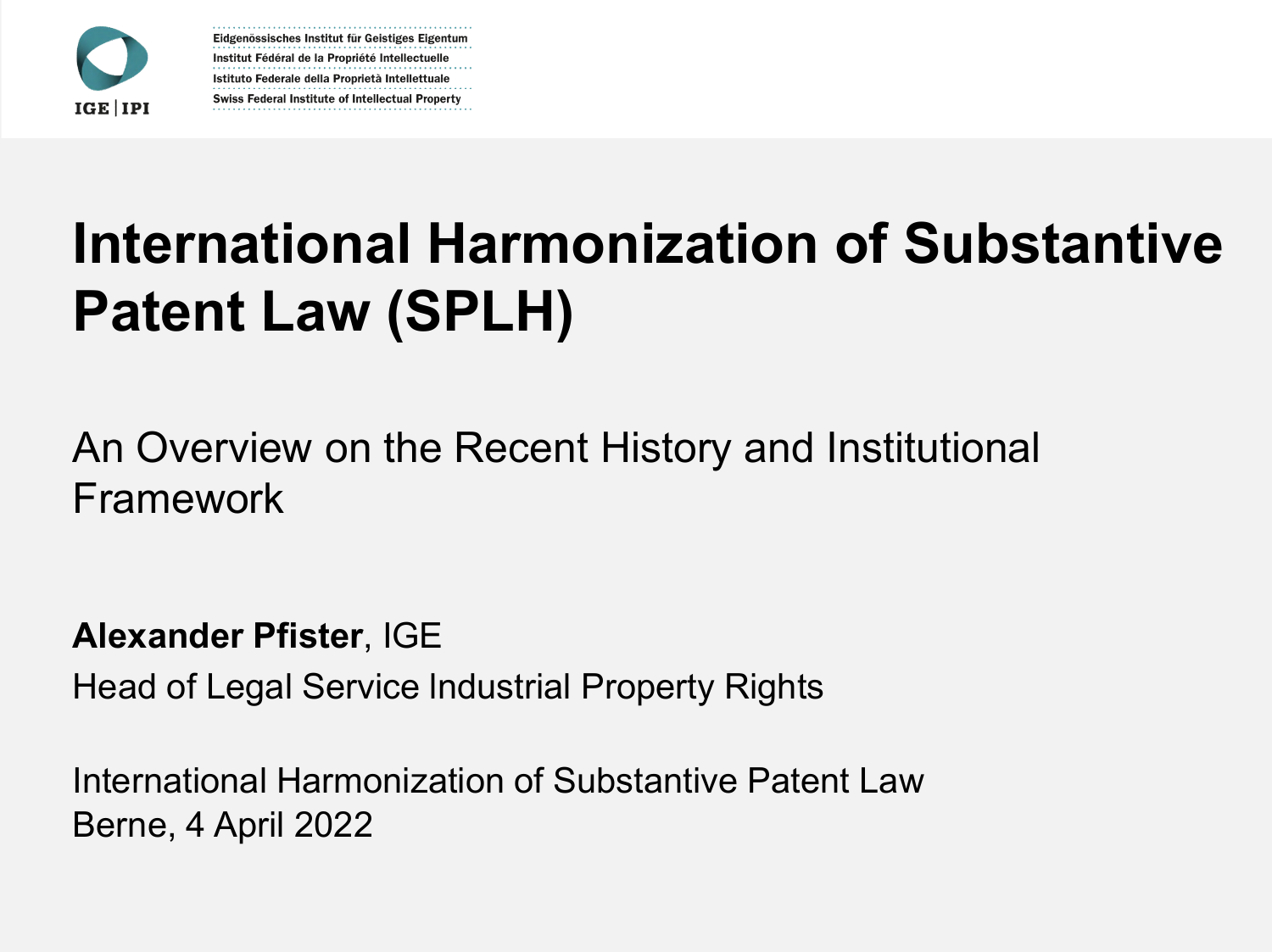

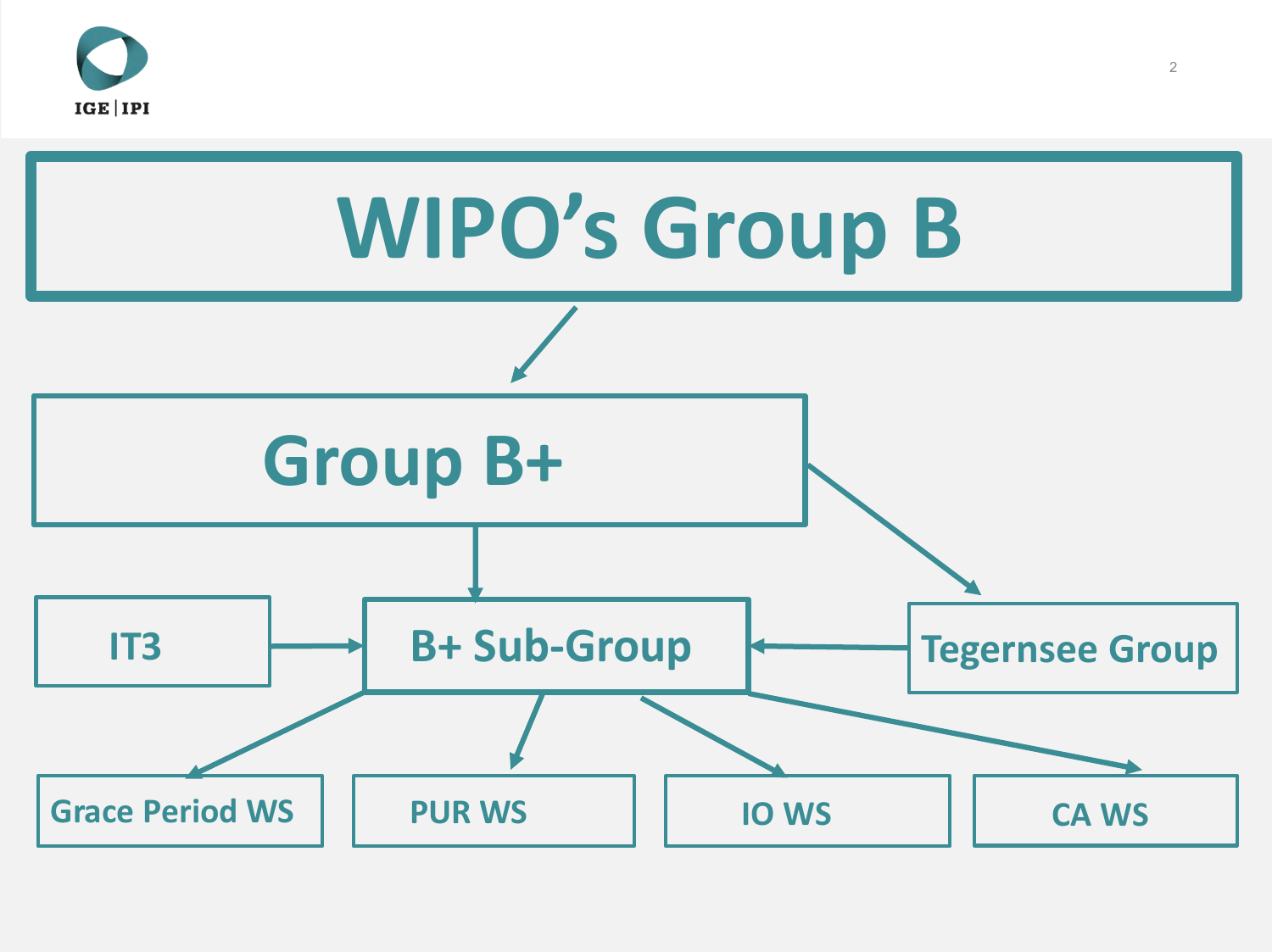

# **The Group B+**

- Created in 2005
- Goals of the Group B+: promote and facilitate progress on key issues under consideration at the World Intellectual Property Organization (WIPO), in particular on SPLH
- Composition of the Group B+:
	- all members of WIPO's Group B (= industrialised countries),
	- EU member states,
	- the European Commission,
	- EPO member states (if not already members of the Group B),
	- the EPO,
	- South Korea.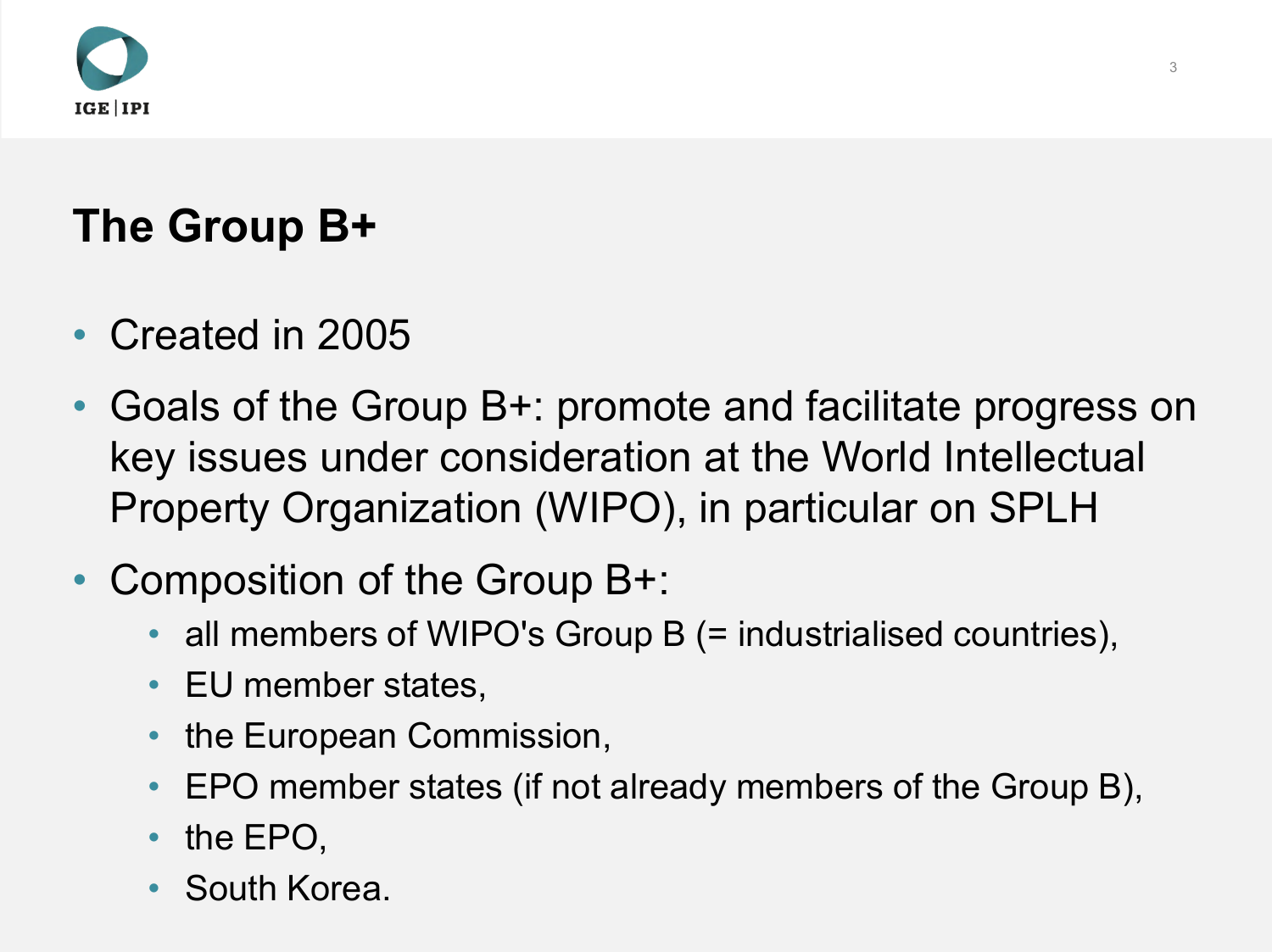

### **The Tegernsee Group**

**2011:** a subset of Group B+ members (the "Tegernsee Group") launched a dialogue on SPLH.

**2012:** the Tegernsee Group carried out fact-finding studies on **four key hamonisation** issues:

• the grace period

- conflicting application
- 18-month publication prior user rights
	-

**Over ¾ of users** surveyed across major patenting jurisdictions saw harmonisation of these 4 areas **as critical or important**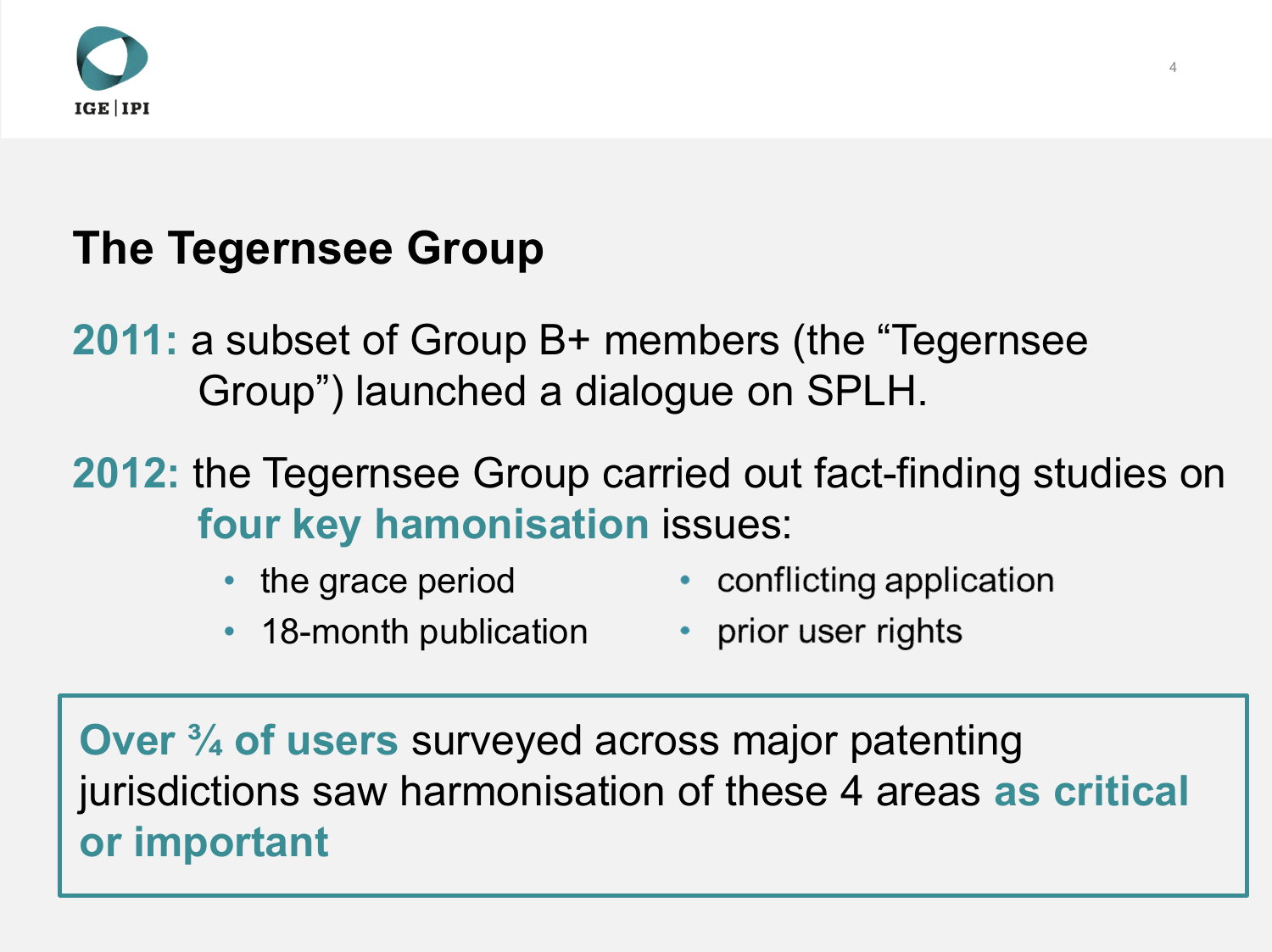

# **The Group B+ Sub-Group on Patent Harmonisation**

**2014:** The Group B+ created a **sub-group of Group B+**  members to promote progress on SPLH.

Composition :

- Canada
- Denmark
- European Patent Office (EPO)
- **Germany**
- Hungary
- Japan
- South Korea
- Spain
- US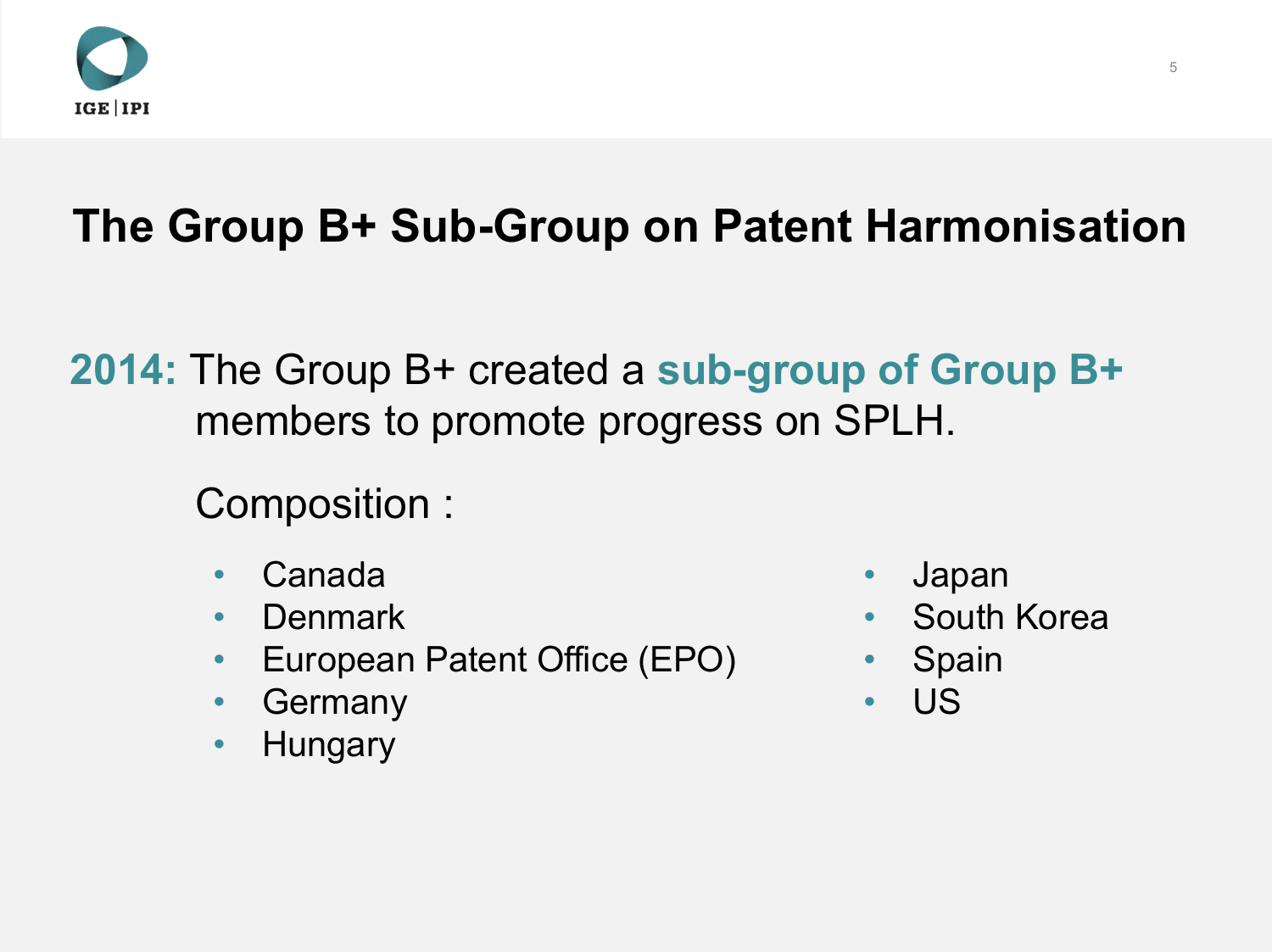

#### **The four workstreams**

#### **2015**: Creation of four **Workstreams** (WS) to conduct work on the four Tegernsee issues

- Grace Period: EPO (Chair), AU, CA, **CH,** DE, DK, ES, EU, FR, HU, JP, KR, SE, US.
- Prior User Rights: JP (Chair), AU, CH, DE, EPO, FR, KR, SE, US.
- Options for implementation: HU (Chair), BE, CA, **CH**, DE, EPO, JP, KR, SE, US.
- Conflicting applications: US (Chair), CA, EPO, JP, KR, SE, UK.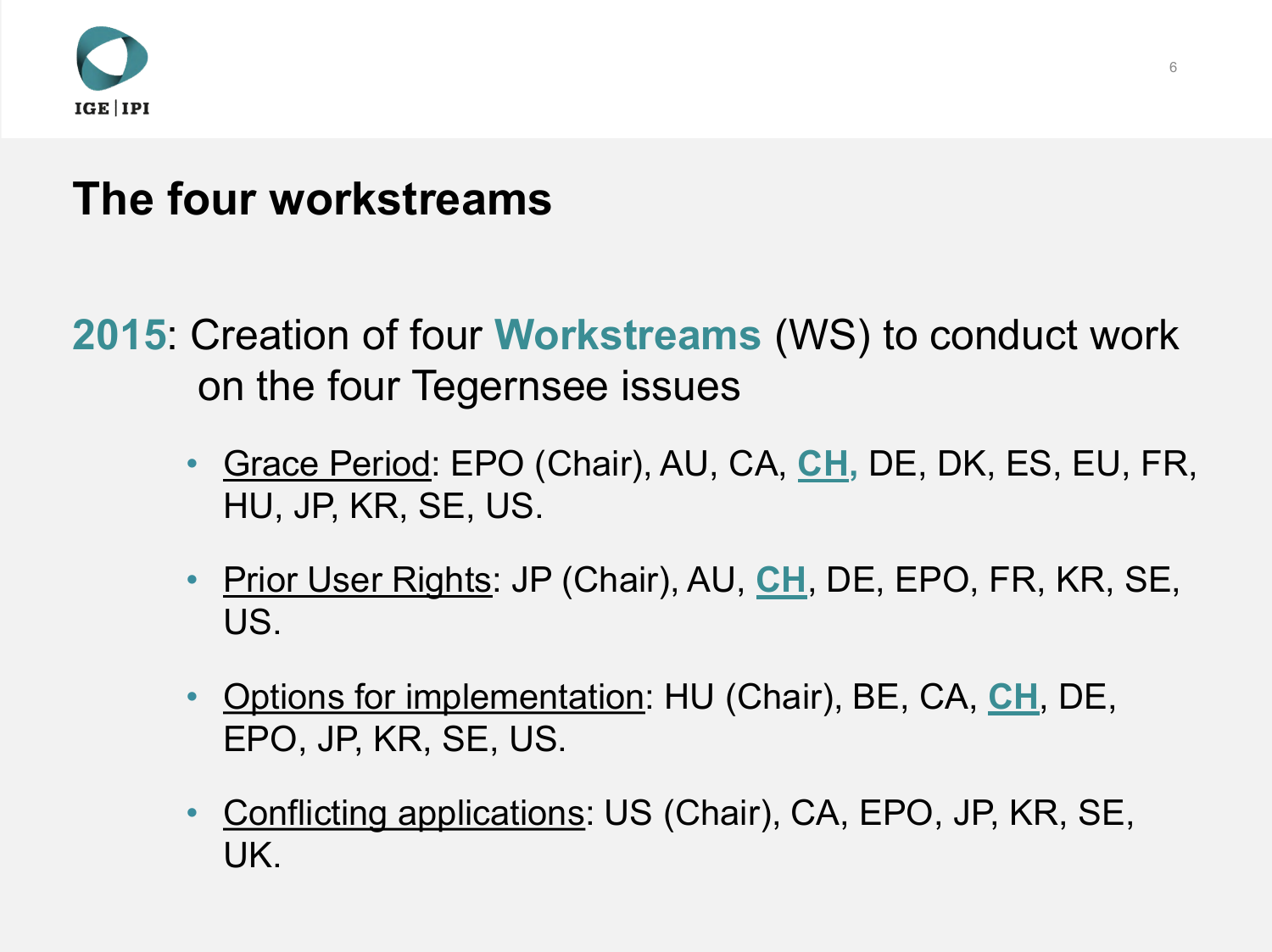

# **Industrial Trialateral (IT3)**

- Formed in 2013
- Basis for **industry stake holders** in the jurisdictions of the Trilateral Offices:
	- the European Patent Office
	- the Japan Patent Office
	- the US Patent and Trademark Office
- IT3 includes:
	- American Intellectual Property Law Association (AIPLA)
	- BusinessEurope (BE)
- Intellectual Property Owners Association (IPO)
- Japan Intellectual Property Association (JIPA)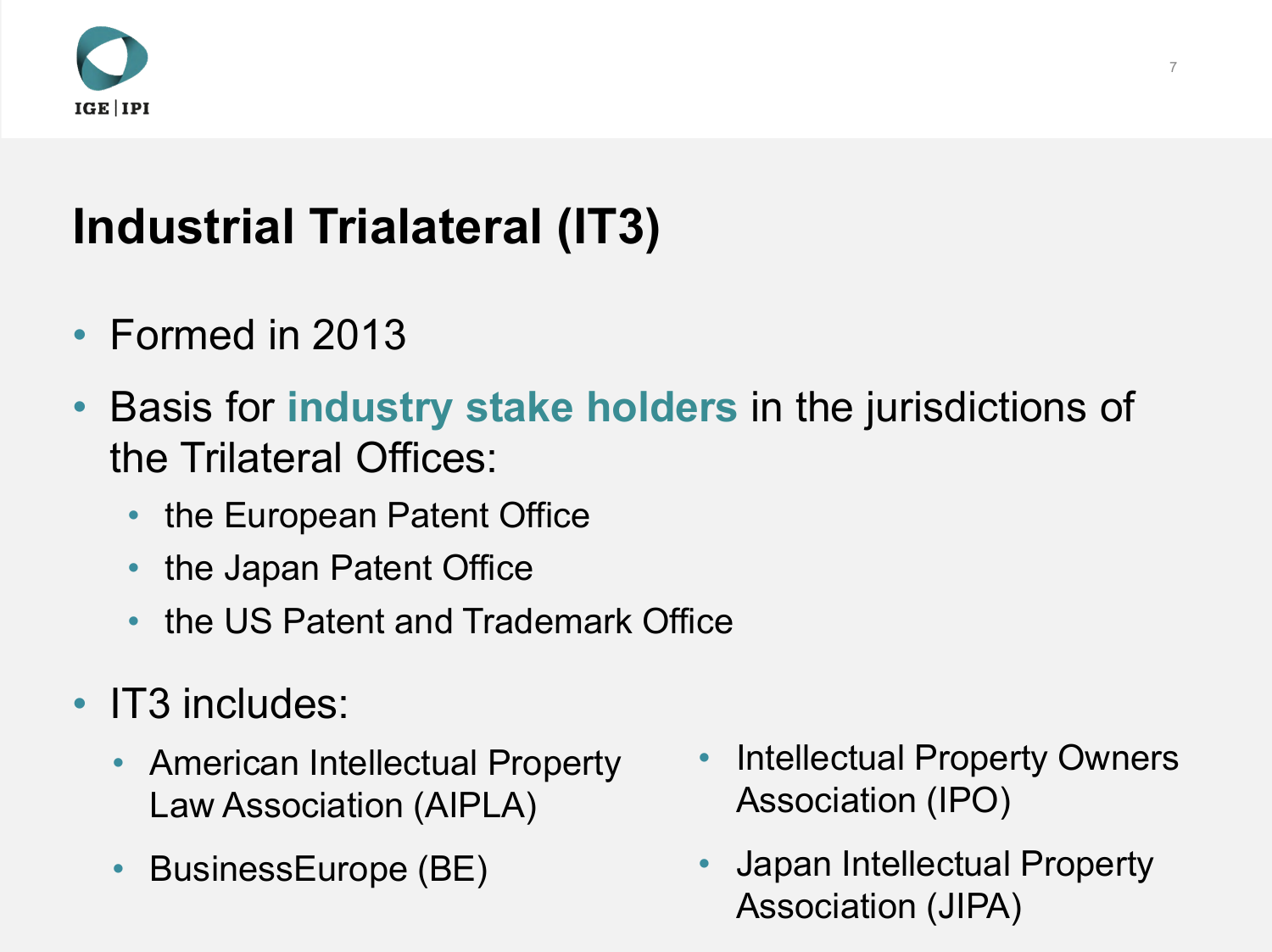

### **The road so far (1/3)**

**2015 – 2016 :** Fact finding and discussions within the WS

**May 2016 :** Reports of the four WS

Meeting of Sub-Group in London

**Sept. 2016:** Plenary Meeting Group B+; sub-group circulated a consultation document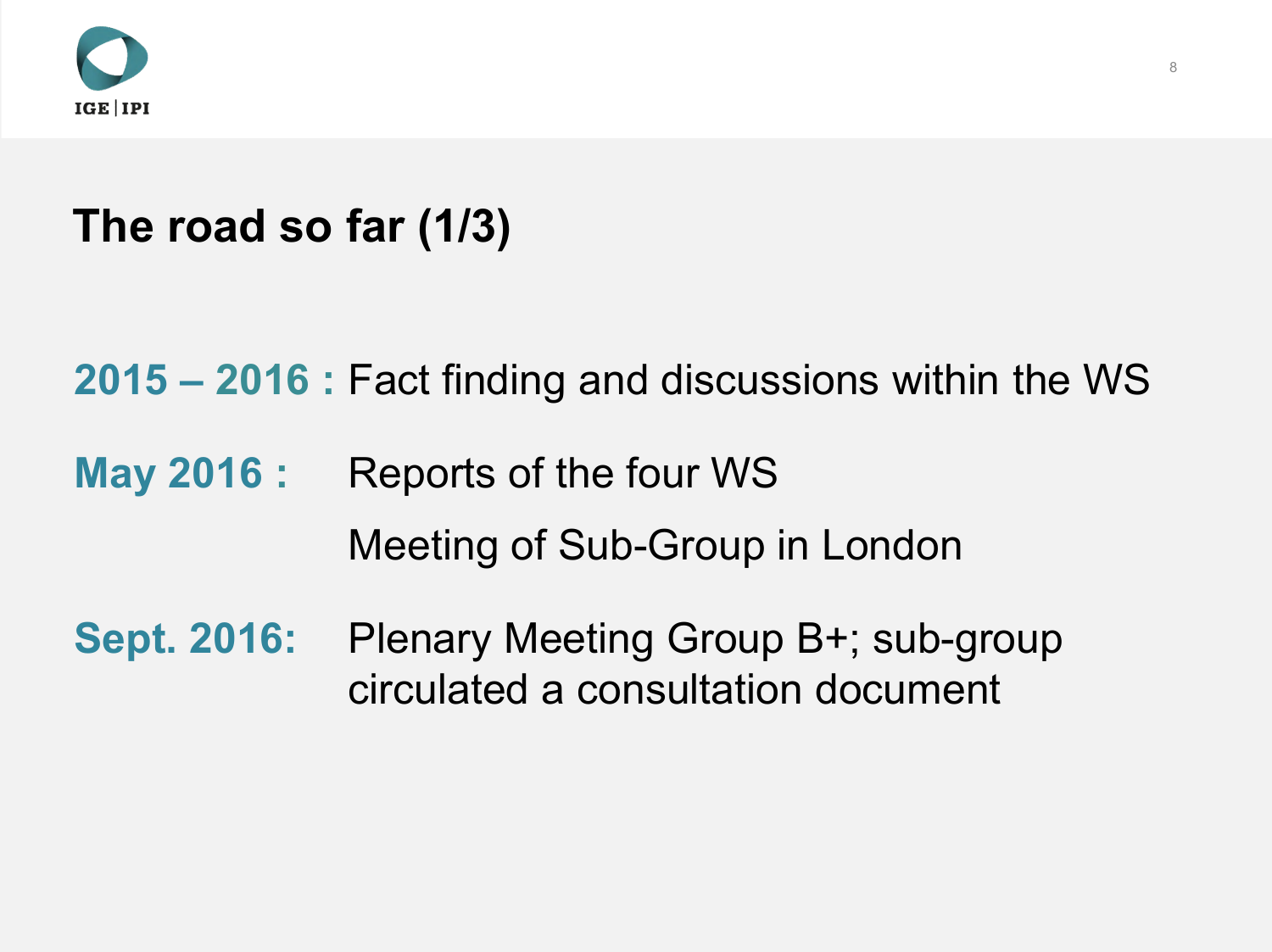

#### **The road so far (2/3)**

- **Feb. 2017:** Information to Swiss interested groups and consultation of Swiss users
- **June 2017:** Meeting of Sub-Group with Industrial Trialateral (IT3) in Munich
- **Oct. 2017:** Plenary meeting Group B+; Sub-Group circulated a position paper
- **Dec. 2017:** Information to Swiss interested groups
- **April 2018:** Meeting of Sub-Group with IT3 cancelled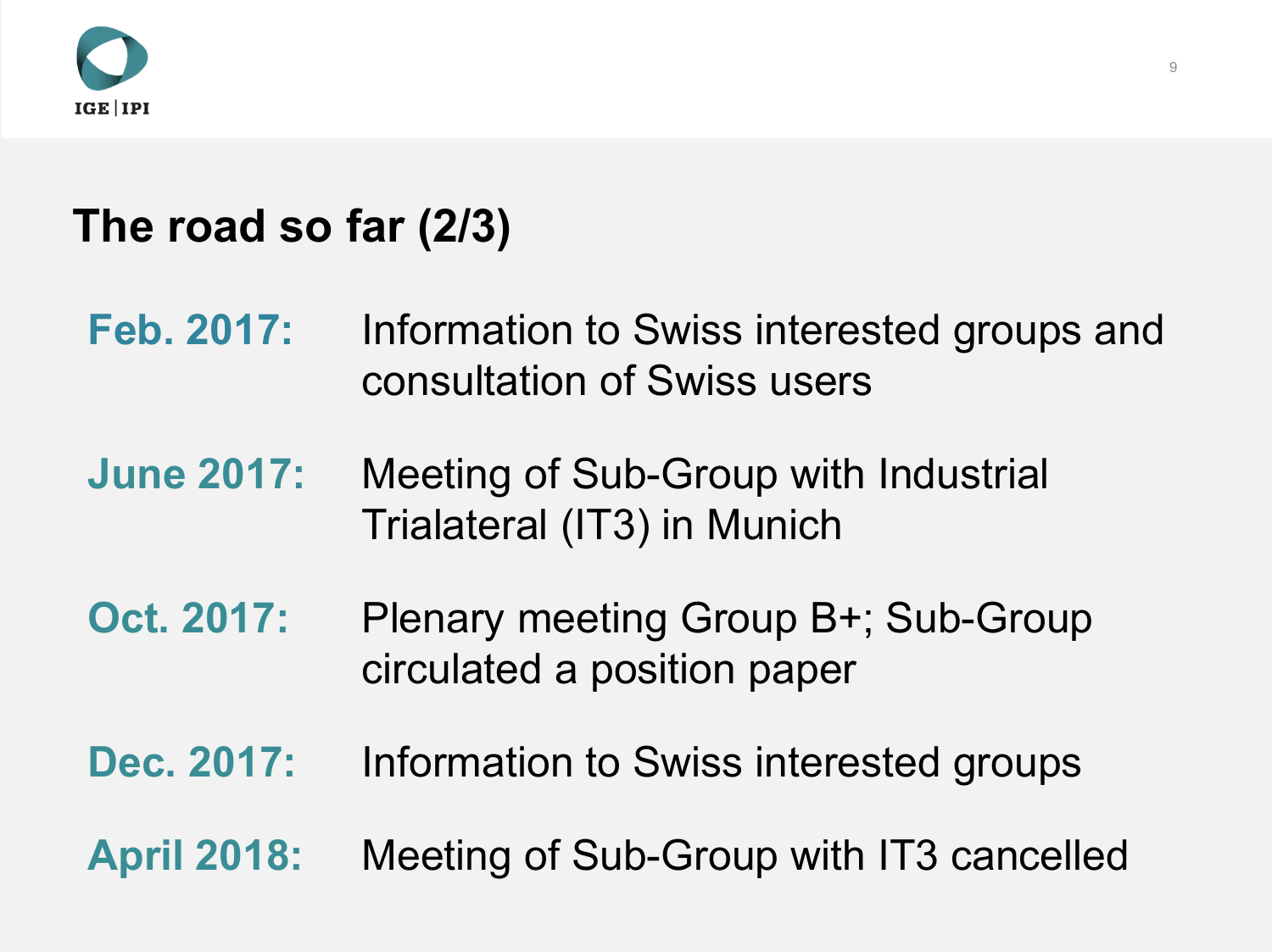

#### **The road so far (3/3)**

- **Oct. 2019:** Little to no progress of the IT3 on SPLH. Group B+ decide to no longer limit its activity to the IT3 project.
- **Sept. 2020:** Little to no progress of the IT3. Within Group B+, conflicting views: other work or pause in the process.
- **Mai 2021:** Special Plenary Meeting: refusal of a sub-group on SPLH. Blockage.
- **Oct. 2021:** Plenary Meeting: IT3 lifts embargo on Element paper. Group B+ decided to conduct a year of consultation and reflexion.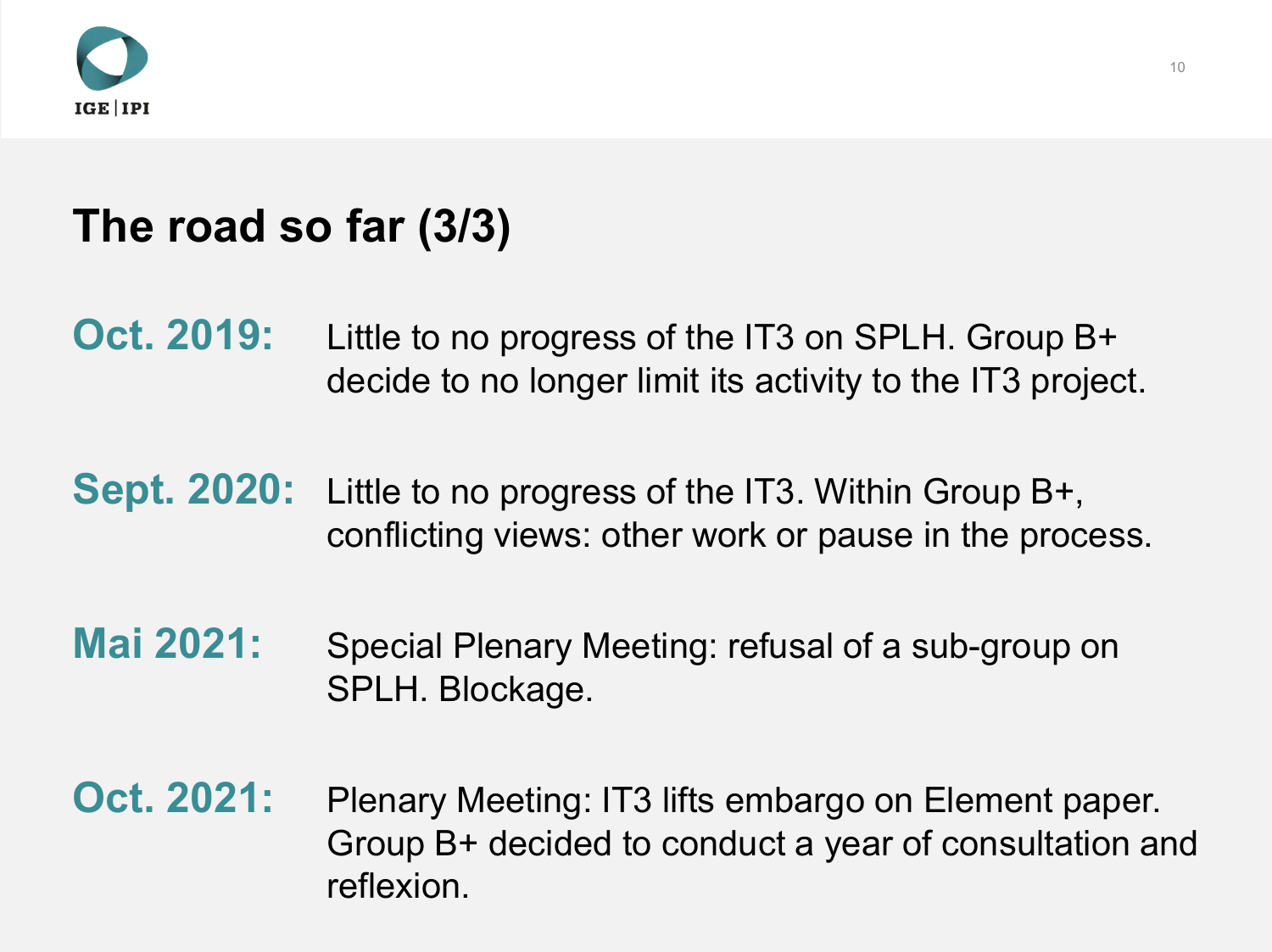

# **2022**

- **March 2022:** Drafting and approval of the Common Consultation Document.
- May 2022: End of the Consultation
- **Sept. 2022:** Plenary Meeting: Presentation and discussion of the national consultation's results. Future works?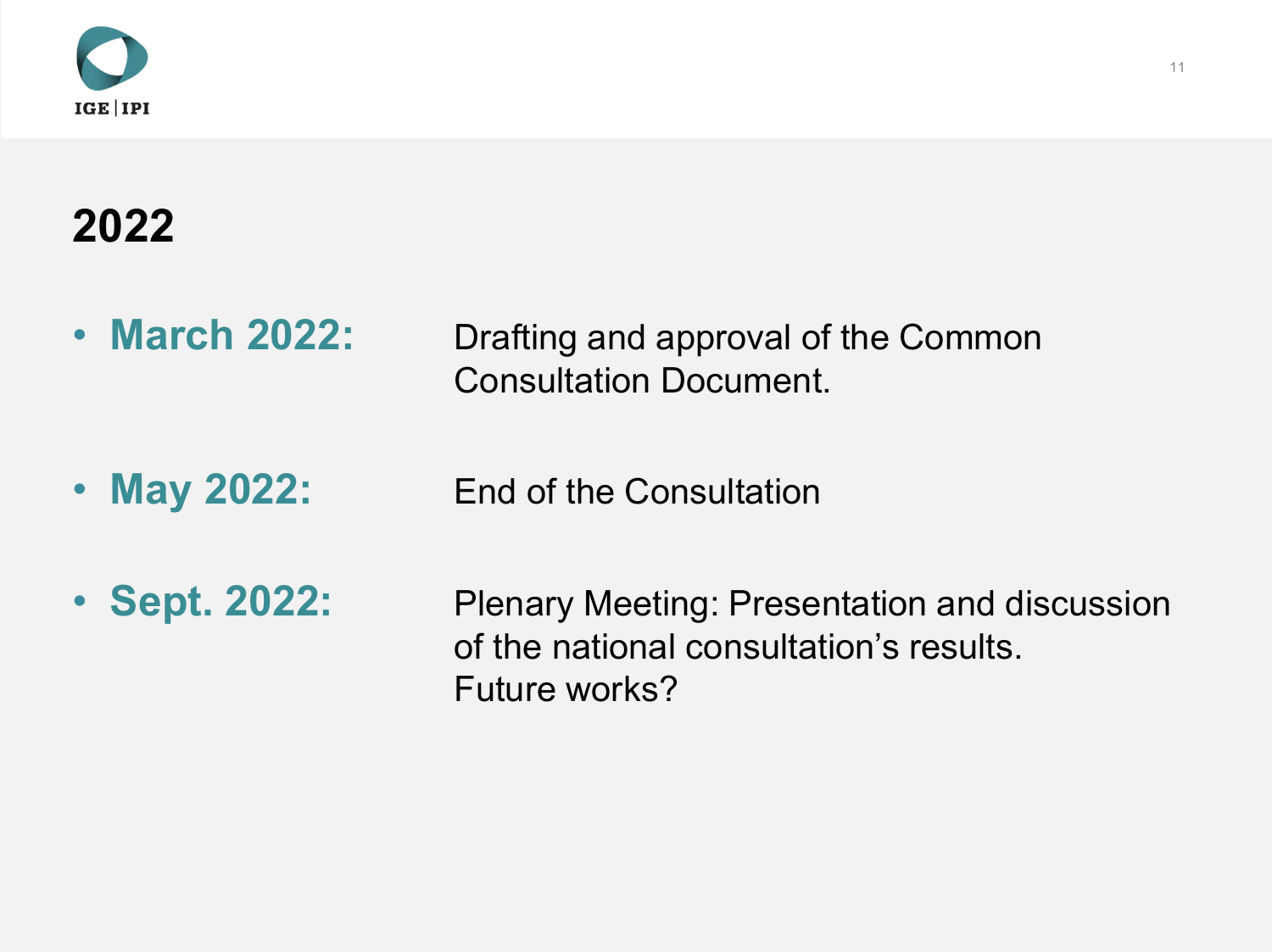

### **Current situation**

- **Group B+:** Gridlocked; SPLH appears only conceivable with the introduction of a grace period.
- **IT3:** No unambiguous proposal difficult for a package approach ("nothing is agreed until everything is agreed"). BusinessEurope not capable to find a common European line.
- **EPO**: Disagreement mirrors situation within BusinessEurope.
- **Swiss interest groups:** A grace period would bring judicial insecurity; only as a *safety net* and with a maximum of transparency.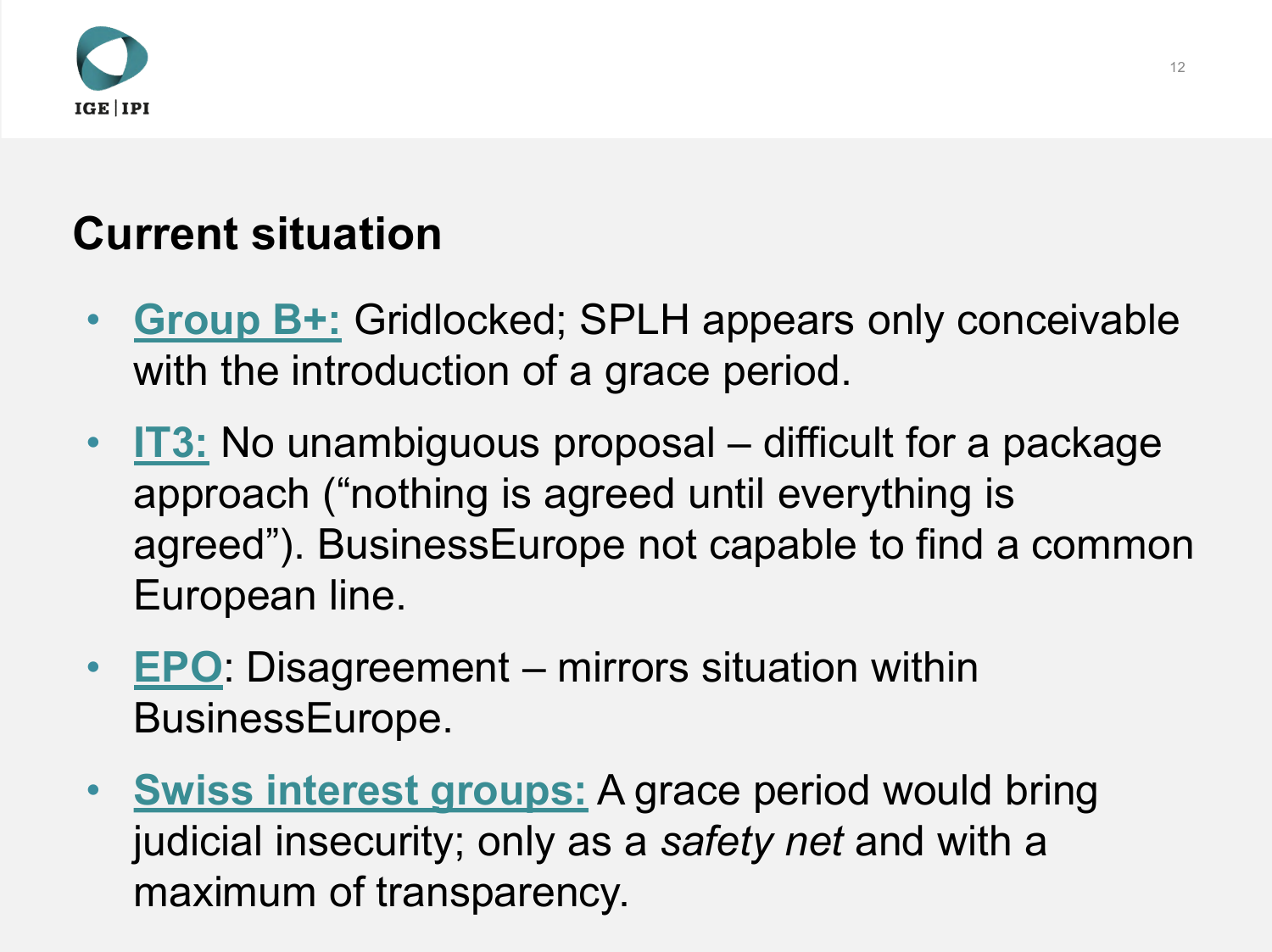

## **Way forward (2022)**

- Limited substantive progress since October 2017.
- The IT3 has been completely deaf to requests for transparency, information and simplification.
- Group B+ in a deadlock.
- Common Consultation Document for Europe.
- Plenary Meeting in September 2022: what to expect?